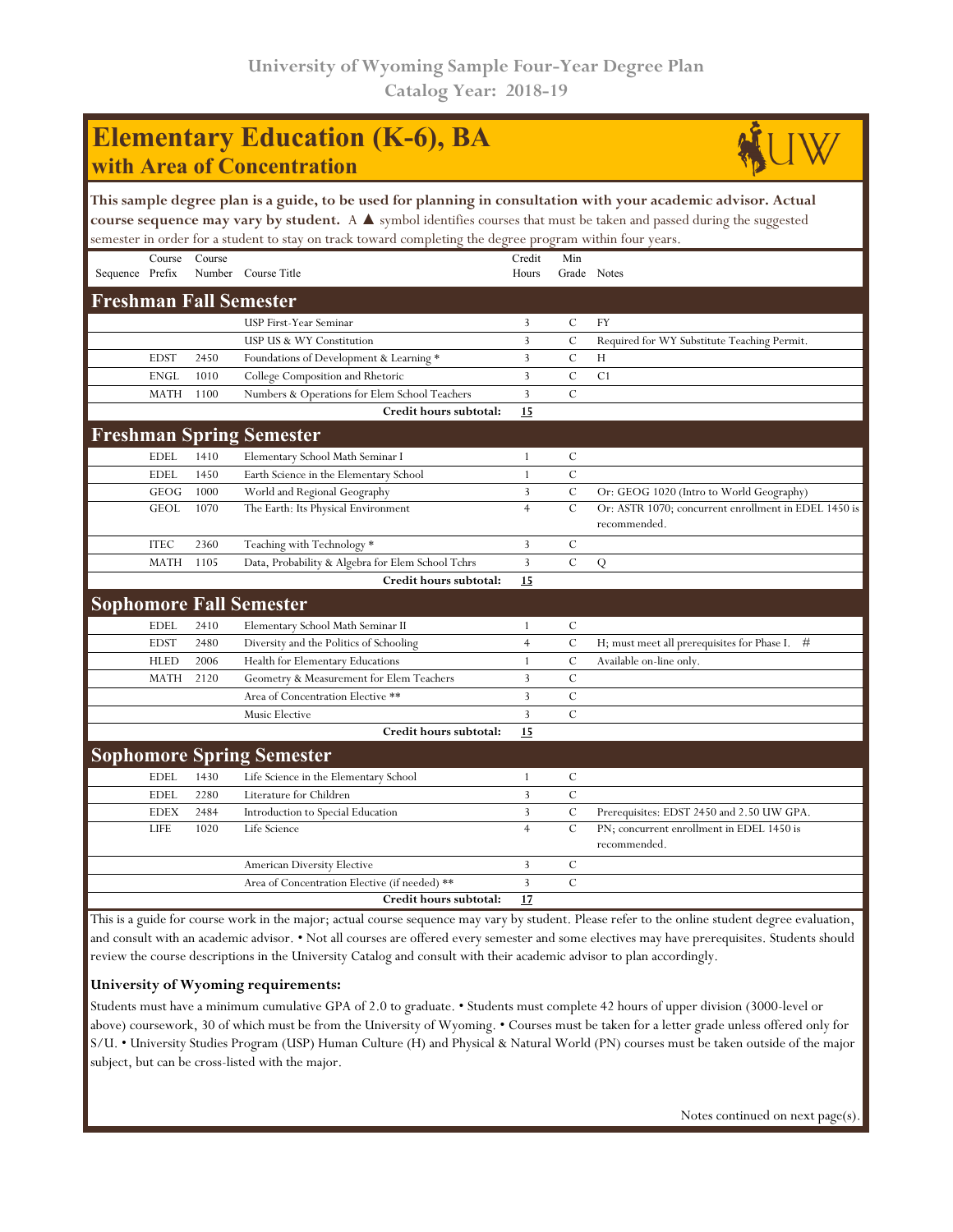| Course<br>Course<br>Credit<br>Min<br>Sequence Prefix<br>Number Course Title<br>Grade Notes<br>Hours<br><b>Junior Fall Semester</b><br><b>EDEL</b><br>1440<br>Physical Science in the Elementary School<br>C<br>1<br>$\mathcal{C}$<br><b>EDST</b><br>3000<br>6<br>C2. Admission to Phase II required. #<br>Teacher as Pracitioner<br>$\mathcal{C}$<br>$\overline{4}$<br><b>PHYS 1090</b><br>The Fundamentals of the Physical Universe ***<br>PN; concurrent enrollment in EDEL 1440 is<br>recommended.<br>$\mathbf C$<br>3<br>Area of Concentration Elective (if needed) **<br>Credit hours subtotal:<br>14<br><b>Junior Spring Semester</b><br><b>EDEC</b><br>4320<br>Oral & Written Language Acquisition-<br>3<br>С<br>Prerequisite: EDST 2480.<br>$\overline{3}$<br>$\cal C$<br>3170<br><b>EDEL</b><br>Prerequisites: Junior status and 2.50 UW cumulative<br>Art in the Elementary School<br>GPA.<br>3550<br>$\overline{2}$<br>$\mathcal{C}$<br><b>EDST</b><br><b>Educational Assessment</b><br>3<br>С<br>Area of Concentration Elective (if needed) **<br>$\overline{3}$<br>$\overline{C}$<br>Speech/Acting Elective ****<br>Credit hours subtotal:<br>14<br><b>Senior Fall Semester</b><br>5<br>$\cal C$<br><b>EDEL 4109</b><br><b>Elementary Humanities Education</b><br>program required. #<br><b>EDEL 4309</b><br>5<br>С<br>▲<br>Elementary Literacy Education<br>program required. #<br>5<br>$\mathbf C$<br><b>EDEL 4409</b><br>Elementary Math/Science Education<br>of the program required. #<br>Credit hours subtotal:<br>15<br><b>Senior Spring Semester</b><br><b>EDEL</b><br>4500<br>Residency in Teaching<br>15<br>S<br>the program required. $#$<br>Credit hours subtotal:<br>15<br><b>TOTAL CREDIT HOURS</b><br>120 | <b>Elementary Education (K-6), BA</b><br>with Area of Concentration |  |  |  |  |  |                                                            |  |  |  |
|---------------------------------------------------------------------------------------------------------------------------------------------------------------------------------------------------------------------------------------------------------------------------------------------------------------------------------------------------------------------------------------------------------------------------------------------------------------------------------------------------------------------------------------------------------------------------------------------------------------------------------------------------------------------------------------------------------------------------------------------------------------------------------------------------------------------------------------------------------------------------------------------------------------------------------------------------------------------------------------------------------------------------------------------------------------------------------------------------------------------------------------------------------------------------------------------------------------------------------------------------------------------------------------------------------------------------------------------------------------------------------------------------------------------------------------------------------------------------------------------------------------------------------------------------------------------------------------------------------------------------------------------------------------------------------------------------------------------------------------|---------------------------------------------------------------------|--|--|--|--|--|------------------------------------------------------------|--|--|--|
|                                                                                                                                                                                                                                                                                                                                                                                                                                                                                                                                                                                                                                                                                                                                                                                                                                                                                                                                                                                                                                                                                                                                                                                                                                                                                                                                                                                                                                                                                                                                                                                                                                                                                                                                       |                                                                     |  |  |  |  |  |                                                            |  |  |  |
|                                                                                                                                                                                                                                                                                                                                                                                                                                                                                                                                                                                                                                                                                                                                                                                                                                                                                                                                                                                                                                                                                                                                                                                                                                                                                                                                                                                                                                                                                                                                                                                                                                                                                                                                       |                                                                     |  |  |  |  |  |                                                            |  |  |  |
|                                                                                                                                                                                                                                                                                                                                                                                                                                                                                                                                                                                                                                                                                                                                                                                                                                                                                                                                                                                                                                                                                                                                                                                                                                                                                                                                                                                                                                                                                                                                                                                                                                                                                                                                       |                                                                     |  |  |  |  |  |                                                            |  |  |  |
|                                                                                                                                                                                                                                                                                                                                                                                                                                                                                                                                                                                                                                                                                                                                                                                                                                                                                                                                                                                                                                                                                                                                                                                                                                                                                                                                                                                                                                                                                                                                                                                                                                                                                                                                       |                                                                     |  |  |  |  |  |                                                            |  |  |  |
|                                                                                                                                                                                                                                                                                                                                                                                                                                                                                                                                                                                                                                                                                                                                                                                                                                                                                                                                                                                                                                                                                                                                                                                                                                                                                                                                                                                                                                                                                                                                                                                                                                                                                                                                       |                                                                     |  |  |  |  |  |                                                            |  |  |  |
|                                                                                                                                                                                                                                                                                                                                                                                                                                                                                                                                                                                                                                                                                                                                                                                                                                                                                                                                                                                                                                                                                                                                                                                                                                                                                                                                                                                                                                                                                                                                                                                                                                                                                                                                       |                                                                     |  |  |  |  |  |                                                            |  |  |  |
|                                                                                                                                                                                                                                                                                                                                                                                                                                                                                                                                                                                                                                                                                                                                                                                                                                                                                                                                                                                                                                                                                                                                                                                                                                                                                                                                                                                                                                                                                                                                                                                                                                                                                                                                       |                                                                     |  |  |  |  |  |                                                            |  |  |  |
|                                                                                                                                                                                                                                                                                                                                                                                                                                                                                                                                                                                                                                                                                                                                                                                                                                                                                                                                                                                                                                                                                                                                                                                                                                                                                                                                                                                                                                                                                                                                                                                                                                                                                                                                       |                                                                     |  |  |  |  |  |                                                            |  |  |  |
|                                                                                                                                                                                                                                                                                                                                                                                                                                                                                                                                                                                                                                                                                                                                                                                                                                                                                                                                                                                                                                                                                                                                                                                                                                                                                                                                                                                                                                                                                                                                                                                                                                                                                                                                       |                                                                     |  |  |  |  |  |                                                            |  |  |  |
|                                                                                                                                                                                                                                                                                                                                                                                                                                                                                                                                                                                                                                                                                                                                                                                                                                                                                                                                                                                                                                                                                                                                                                                                                                                                                                                                                                                                                                                                                                                                                                                                                                                                                                                                       |                                                                     |  |  |  |  |  |                                                            |  |  |  |
|                                                                                                                                                                                                                                                                                                                                                                                                                                                                                                                                                                                                                                                                                                                                                                                                                                                                                                                                                                                                                                                                                                                                                                                                                                                                                                                                                                                                                                                                                                                                                                                                                                                                                                                                       |                                                                     |  |  |  |  |  |                                                            |  |  |  |
|                                                                                                                                                                                                                                                                                                                                                                                                                                                                                                                                                                                                                                                                                                                                                                                                                                                                                                                                                                                                                                                                                                                                                                                                                                                                                                                                                                                                                                                                                                                                                                                                                                                                                                                                       |                                                                     |  |  |  |  |  | Prerequisites: EDST 2480; USP Q;2.75 UW cumulative         |  |  |  |
|                                                                                                                                                                                                                                                                                                                                                                                                                                                                                                                                                                                                                                                                                                                                                                                                                                                                                                                                                                                                                                                                                                                                                                                                                                                                                                                                                                                                                                                                                                                                                                                                                                                                                                                                       |                                                                     |  |  |  |  |  |                                                            |  |  |  |
|                                                                                                                                                                                                                                                                                                                                                                                                                                                                                                                                                                                                                                                                                                                                                                                                                                                                                                                                                                                                                                                                                                                                                                                                                                                                                                                                                                                                                                                                                                                                                                                                                                                                                                                                       |                                                                     |  |  |  |  |  |                                                            |  |  |  |
|                                                                                                                                                                                                                                                                                                                                                                                                                                                                                                                                                                                                                                                                                                                                                                                                                                                                                                                                                                                                                                                                                                                                                                                                                                                                                                                                                                                                                                                                                                                                                                                                                                                                                                                                       |                                                                     |  |  |  |  |  |                                                            |  |  |  |
|                                                                                                                                                                                                                                                                                                                                                                                                                                                                                                                                                                                                                                                                                                                                                                                                                                                                                                                                                                                                                                                                                                                                                                                                                                                                                                                                                                                                                                                                                                                                                                                                                                                                                                                                       |                                                                     |  |  |  |  |  |                                                            |  |  |  |
|                                                                                                                                                                                                                                                                                                                                                                                                                                                                                                                                                                                                                                                                                                                                                                                                                                                                                                                                                                                                                                                                                                                                                                                                                                                                                                                                                                                                                                                                                                                                                                                                                                                                                                                                       |                                                                     |  |  |  |  |  | Offered fall semester only. Admission to Phase IIIa of the |  |  |  |
|                                                                                                                                                                                                                                                                                                                                                                                                                                                                                                                                                                                                                                                                                                                                                                                                                                                                                                                                                                                                                                                                                                                                                                                                                                                                                                                                                                                                                                                                                                                                                                                                                                                                                                                                       |                                                                     |  |  |  |  |  | Offered fall semester only. Admission to Phase IIIa of the |  |  |  |
|                                                                                                                                                                                                                                                                                                                                                                                                                                                                                                                                                                                                                                                                                                                                                                                                                                                                                                                                                                                                                                                                                                                                                                                                                                                                                                                                                                                                                                                                                                                                                                                                                                                                                                                                       |                                                                     |  |  |  |  |  | C3. Offered fall semester only. Admission to Phase IIIa    |  |  |  |
|                                                                                                                                                                                                                                                                                                                                                                                                                                                                                                                                                                                                                                                                                                                                                                                                                                                                                                                                                                                                                                                                                                                                                                                                                                                                                                                                                                                                                                                                                                                                                                                                                                                                                                                                       |                                                                     |  |  |  |  |  |                                                            |  |  |  |
|                                                                                                                                                                                                                                                                                                                                                                                                                                                                                                                                                                                                                                                                                                                                                                                                                                                                                                                                                                                                                                                                                                                                                                                                                                                                                                                                                                                                                                                                                                                                                                                                                                                                                                                                       |                                                                     |  |  |  |  |  |                                                            |  |  |  |
|                                                                                                                                                                                                                                                                                                                                                                                                                                                                                                                                                                                                                                                                                                                                                                                                                                                                                                                                                                                                                                                                                                                                                                                                                                                                                                                                                                                                                                                                                                                                                                                                                                                                                                                                       |                                                                     |  |  |  |  |  | Offered spring semester only. Admission to Phase IIIb of   |  |  |  |
|                                                                                                                                                                                                                                                                                                                                                                                                                                                                                                                                                                                                                                                                                                                                                                                                                                                                                                                                                                                                                                                                                                                                                                                                                                                                                                                                                                                                                                                                                                                                                                                                                                                                                                                                       |                                                                     |  |  |  |  |  |                                                            |  |  |  |
|                                                                                                                                                                                                                                                                                                                                                                                                                                                                                                                                                                                                                                                                                                                                                                                                                                                                                                                                                                                                                                                                                                                                                                                                                                                                                                                                                                                                                                                                                                                                                                                                                                                                                                                                       |                                                                     |  |  |  |  |  |                                                            |  |  |  |

#### **College of Education requirements:**

The College of Education maintains rigorous admission standards to ensure the quality of preparation for future educators. This plan assumes students are able to start taking 1000-level courses the first semester of college. All professional education courses and all major content courses must be completed with a grade of C or higher. A minimum 2.50 gpa is required in major content. Current UW students wishing to change their major, students seeking re-admission to UW, or those transferring to UW from another institution can learn more about the specific admission requirements for these groups at: http://www.uwyo.edu/ste/teacher-preparation-and-advising-

office/admission%20requirements.html. All students must undergo and pass an initial criminal background check prior to full admission to the College of Education. Any costs associated with the background check are the responsibility of the student. A second background check is included as part of the state application process for the Wyoming Substitute Teaching Permit, which is required for admission to Phase II of UW's teacher education program. Criminal background checks are a standard for the profession.

# Bachelors degrees in the College of Education operate in a series of phases: Phase I, Phase II, Phase IIIa, and Phase IIIb. Continuation in the program in any content area is dependent upon the successful completion of prerequisites for each phase. A minimum 2.75 cumulative UW gpa is required for Phase II, and Phases IIIa/IIIb of the program, and to meet College of Education graduation requirements. Specific information about these requirements can be found on the program sheets for each content area that are located at: http://www.uwyo.edu/ste/teacher-preparation-and-advising-office/majors-and-program-sheets/.